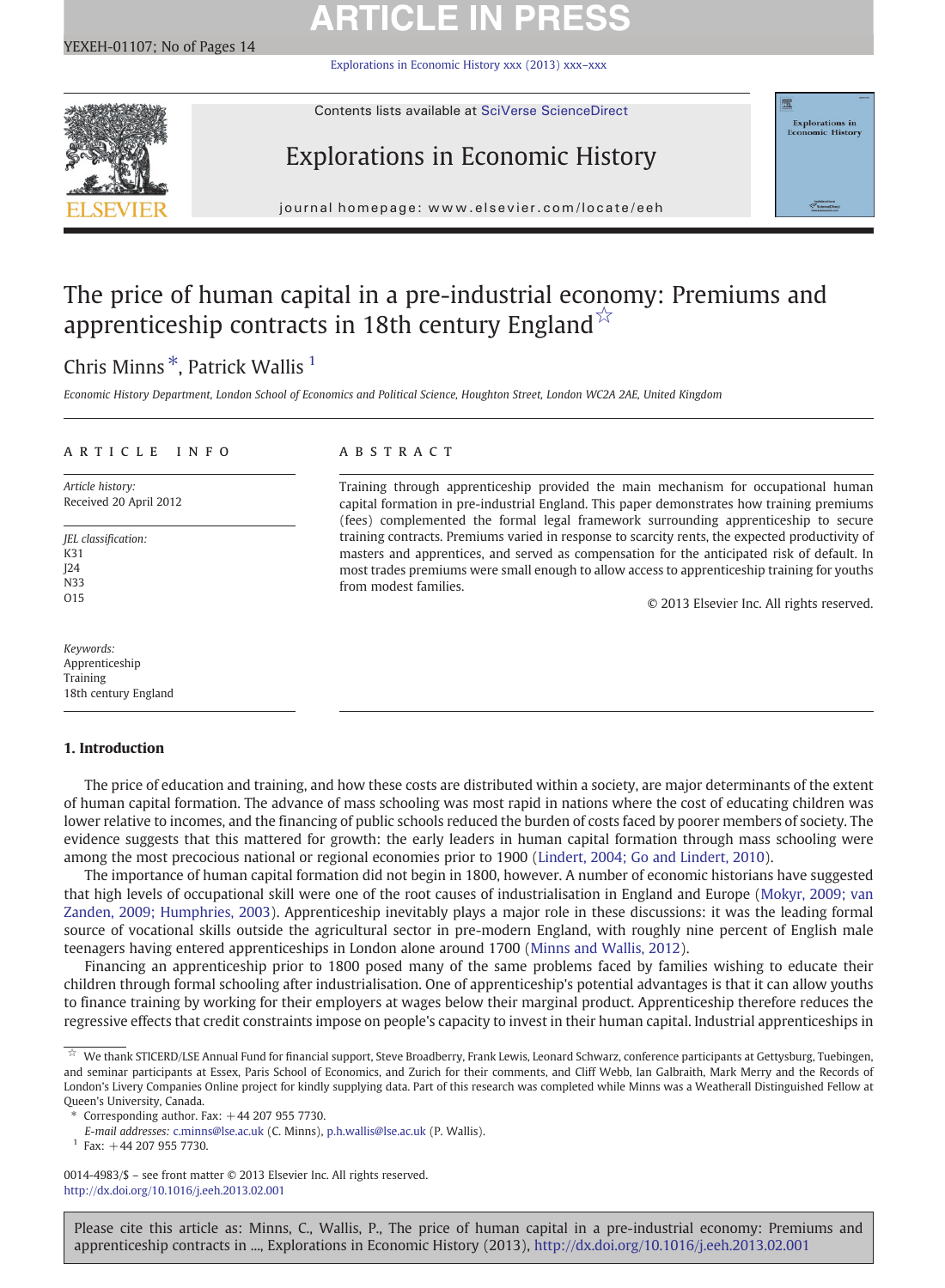### 2 C. Minns, P. Wallis / Explorations in Economic History xxx (2013) xxx–xxx

the nineteenth and twentieth centuries often operated on these terms [\(More, 1980; Smits and Stromback, 2000](#page--1-0)). In the seventeenth and eighteenth centuries, indentured servitude utilised a similar system: English youths obtained passages across the Atlantic by committing themselves to work for an employer for a period thereafter ([Galenson, 1981](#page--1-0)). It is striking, therefore, that English apprentices in the eighteenth century were often required to make an up-front payment, known as the premium, to their master in order to obtain a position.

The existence of premiums is well known to historians, who have often suggested that they were large and ubiquitous. As a result, premiums have been interpreted as lowering the extent of economic mobility through apprenticeship. If this was the case, it offers a potentially powerful counter-argument against suggestions that the relative openness of apprenticeship, and by extension of guilds and skilled occupations, was one of the distinguishing features of the European economy ([Epstein, 1998\)](#page--1-0). Large, uniform premiums would reinforce more pessimistic accounts of apprenticeship as a socially exclusive device that preserved rents for insiders ([Ogilvie, 2004](#page--1-0)). Premium size is thus an important variable for wider economic performance — if it presented a significant barrier to training, this would have implications for productivity, economic mobility and the extent to which aptitude and opportunity were matched ([Ben-Amos, 1994; Brooks, 1994; de Munck, 2007](#page--1-0). See also: [Ogilvie, 1997, 2004\)](#page--1-0).

Premiums also have significant implications for a second element in ongoing debates about apprenticeship: whether masters and apprentices were able to write viable, self-enforcing contracts. Several studies have argued that apprenticeship contracts in Paris, Montreal and Antwerp were tightly specified in order to reduce opportunism ([Hamilton, 1996; Kaplan, 1993; de Munck, 2007\)](#page--1-0). No parallel study exists for English apprenticeship, however, and recent work has focused on external enforcement mechanisms ([Humphries, 2003; Minns and Wallis, 2012; Wallis, 2012\)](#page--1-0). Indeed, despite the significant role attributed to apprenticeship in pre-industrial economic development, there is relatively little systematic evidence about the incidence and level of premiums that English apprentices actually paid, and no detailed analysis of what factors determined the level of premiums in this period.

In this paper we explore the price of apprenticeship training in England in the eighteenth century, the effect of fees on access to training, and the role of fees in permitting contracts to be agreed in an environment with limited institutional flexibility. Using a large sample of premium records from the eighteenth century, we show that the financial barrier presented by premiums has been overstated, varied widely between occupations and individuals, and was in many cases dwarfed by the cost of starting a business following a successful apprenticeship. We find that premiums fit well with a standard human capital model, expanded to incorporate the risk of early departure. They reflected variations in the anticipated costs and benefits of individual training contracts, including apprentices' expected productivity, and the likely availability of economic rents following training. However, we also suggest that one of the main purposes of premiums appears to have been to solve the problem of potential holdups in the training market due to the high risk of default. Premiums allowed masters to accept apprentices readily and invest in training their apprentices despite high rates of attrition.

## 2. Training contracts in pre-industrial England: theory and history

As a system of on-the-job training, apprenticeship involved skill transmission over an extended period. For apprentices and masters to be willing to enter into contracts, both parties must expect to receive positive net benefits as an outcome of training. At first glance, apprenticeship in pre-industrial England fits well with a stylised model of general human capital acquisition ([Becker, 1964](#page--1-0)): apprentices had greater productivity and earnings capacity after training, and masters had ample opportunity to recover costs from trained apprentices over long terms of seven years or more. However, the long-term contracting required in this model presents a fundamental problem for all parties. The specification of apprenticeship contracts is problematic, with both parties struggling to commit to incomplete contract over a long period [\(Grubb, 1997; Humphries, 2003](#page--1-0)). Masters may shirk on training or wages. Apprentices may quit prematurely once the wage they could obtain in the outside labour market exceeds that received from the master.

The price of training in pre-industrial England can be analysed through a simple model of apprenticeship. In a competitive equilibrium, the price paid by apprentices to train will equal to the costs borne by masters who provide training. Eq. (1) describes the master's problem in this market. Apprentices who secure training receive a wage (subsistence payment)  $(w)$  in every training period, and may receive a post-training benefit on completion (B). Masters receive the product of apprentice labour in each period  $(v)$ , pay training costs  $(c)$  in the form of instruction or supervision, and may receive a training premium  $(P)$  from the apprentice. We also include the probability of persistence in the indenture ( $\rho$ ). With r as the discount rate and T as the length of the indenture, Eq. (1) illustrates equilibrium in present value terms<sup>2</sup>:

$$
\sum_{t=0}^{T} \rho^t \frac{w_t}{(1+r)^t} + \rho^T B = \sum_{t=0}^{T} \rho^t \frac{v_t - c_t}{(1+r)^t} + P. \tag{1}
$$

Eq. (1) outlines the key parameters of the apprenticeship indenture that could, in theory, be varied to generate successful matches between apprentices and masters. As is sometimes observed in present-day apprenticeship, training wages (w) can be varied to offset planned training inputs  $(c)$  and apprentices' anticipated productivity  $(v)$ . The length of the indenture term  $(T)$  can also be adjusted; several historical studies of indenture contracts find that productivity and length of term were inversely correlated. <sup>3</sup>Post training incentives (B) can be used to make contracts self-enforcing. Today, this might include ongoing

Please cite this article as: Minns, C., Wallis, P., The price of human capital in a pre-industrial economy: Premiums and apprenticeship contracts in ..., Explorations in Economic History (2013), <http://dx.doi.org/10.1016/j.eeh.2013.02.001>

<sup>&</sup>lt;sup>2</sup> This model is an extended version of that found in [Hamilton \(1996\)](#page--1-0).

<sup>3</sup> See [Kaplan \(1993\)](#page--1-0) and [De Munck \(2007\)](#page--1-0) for apprenticeships in Paris and Antwerp, [Hamilton \(1996\)](#page--1-0) for Montreal apprentices, and [Galenson \(1981\)](#page--1-0) for indentured servants bound for the Americas.